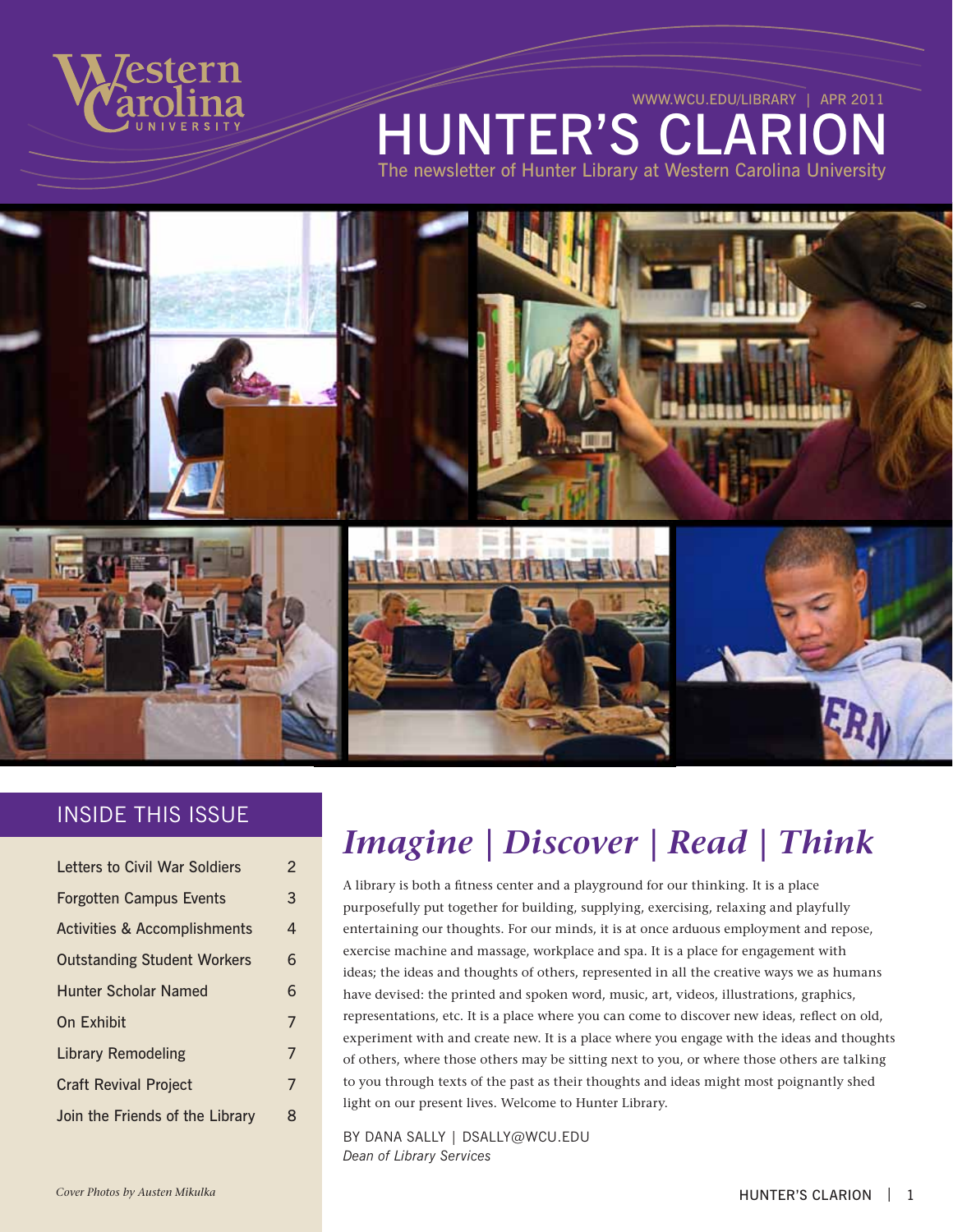## Letters to Civil War Soldiers *"I think of you every hour in the day"*

By CHRISTY MARTIN | [CMARTIN@WCU.EDU](mailto:CMARTIN%40WCU.EDU?subject=)

<span id="page-1-0"></span>the B H Remove of C Single

It was October 29, 1861, early in the Civil War, and Elizabeth Watson was composing a "howdy" to her husband James, one of thousands of soldiers caught up in the conflict of the divided nation. He was serving with the 25th North Carolina Regiment on the South Carolina coast. The young couple had three toddlers, all under the age of 3. James had been away for five months.

Writing in the colloquial style of the day, Elizabeth covered the usual concerns of domestic life. The children were healthy. The cows were producing plenty of milk. The corn crop was good. Temperatures were warm for late October. She missed her husband. "My dear I hant forgot you for I think of you every hour in the day and would all most give up my life if you could bea back at home to stay with mea and your children," she wrote.

She filled three pages with local news, then tucked a small item James had forgotten into the envelope. "Here is your shoo strings if you a git them."

Elizabeth's letter to her husband, who returned to his young family in the Hamburg community in Jackson County after serving one year, is one among dozens of letters from the Civil War period in Hunter Library's Special Collections. The letters are receiving renewed attention from historians and researchers as the nation enters the 150th anniversary of the war, which began in 1861 with the bombardment on Fort Sumter in South Carolina and ended in 1865. A webpage of the North Carolina Department of Cultural Resources about the North Carolina Sesquicentennial can be viewed at [www.nccivilwar150.com.](www.nccivilwar150.com)

Donated over the years by Western North Carolina families, many of the letters are from wives, friends and relatives to soldiers who were serving in Virginia, the Carolinas and Tennessee. The collection also includes letters written by the soldiers to their loved ones back home. Selections from the collection can be viewed online at [www.wcu.edu/library](http://www.wcu.edu/library/DigitalColl/default.asp) under the Digital Collections section.

"They wrote about community events, local births and deaths, church news, and the simple concerns of the day, such as the weather. It was a way of reassuring one another during a time of great national conflict," said George Frizzell, head of Special Collections. "Theirs was a shared experience that helps us construct a broader picture of what life was like in this region during the war and how it fits into the national picture."

The war caused great turmoil in the Southern Appalachian region, where there often were conflicting loyalties and where soldiers served in the Confederate as well as Union armies. Soldiers could spend weeks in camp or often were on the move for deployment, and mail service was not always reliable. Letters passed through the wartime postal system or might be carried by soldiers of the same regiment allowed to return home on leave.

The Hunter Library collection also contains letters written to two soldiers from Haywood County, Basil and Benjamin Edmonston. They were brothers, stationed

in Petersburg, Va., in 1864, where they received an unusual request from a relative in Webster.

 $A + B$ 

"[W]ill you please go to the marble yard in Petersburg or any yard you may see and select some nice Tombstones," wrote Maggie Edmonston. She was the widow of their brother Rufus, a doctor who served in the war and later died of illness. Maggie wanted grave markers for her husband and son, who also had died. "I want two set one small set for my baby this is all I can do for him and I never will be satisfied until I get that done," she wrote.

Whether the brothers were able to fulfill her sorrowful request is unknown. But evidently Maggie succeeded in her mission. In the cemetery of the Cullowhee Baptist Church, only a few hundred yards from where her letter has found a permanent home at the WCU library, are two headstones marking the gravesites of her husband and son, "Little Charley." The markers are among the oldest in the churchyard.

#### Donating Family Letters

In the library's Special Collections, old letters donated by Western North Carolina families make interesting and historically valuable resources. Writings and papers that were once private keepsakes and which may have been stored in an attic or cedar chest can have a brand-new life with a much larger public family. The Special Collections staff members endeavor to share information about its manuscript collections with the public, both in person and with online access.

The process of donating letters begins with making the important decision that family papers may better serve where they will be preserved and shared. Through the years, many important contributions to the library have come in just this way.

Once donated, the letters are examined by Special Collections staff members. Sometimes they may find an author's handwriting hard to decipher or that the ink has blurred and faded from age. In some instances, they make digitized versions of the letters that can be enlarged and enhanced for better reading.

From the topics described, the staff members develop finding guides that describe and inventory the contents of the letters. Researchers can then use these guides to survey what the collection contains. For instance, people, places, events or other news in the letters may be compared to census records, historic newspapers, state records and other sources to verify or clarify what is written in the letter. For example, when the writer of a Civil War-era letter mentioned making purchases at a local business, the staff was able to refer to the community's store ledger in a separate collection and find information about the writer's family.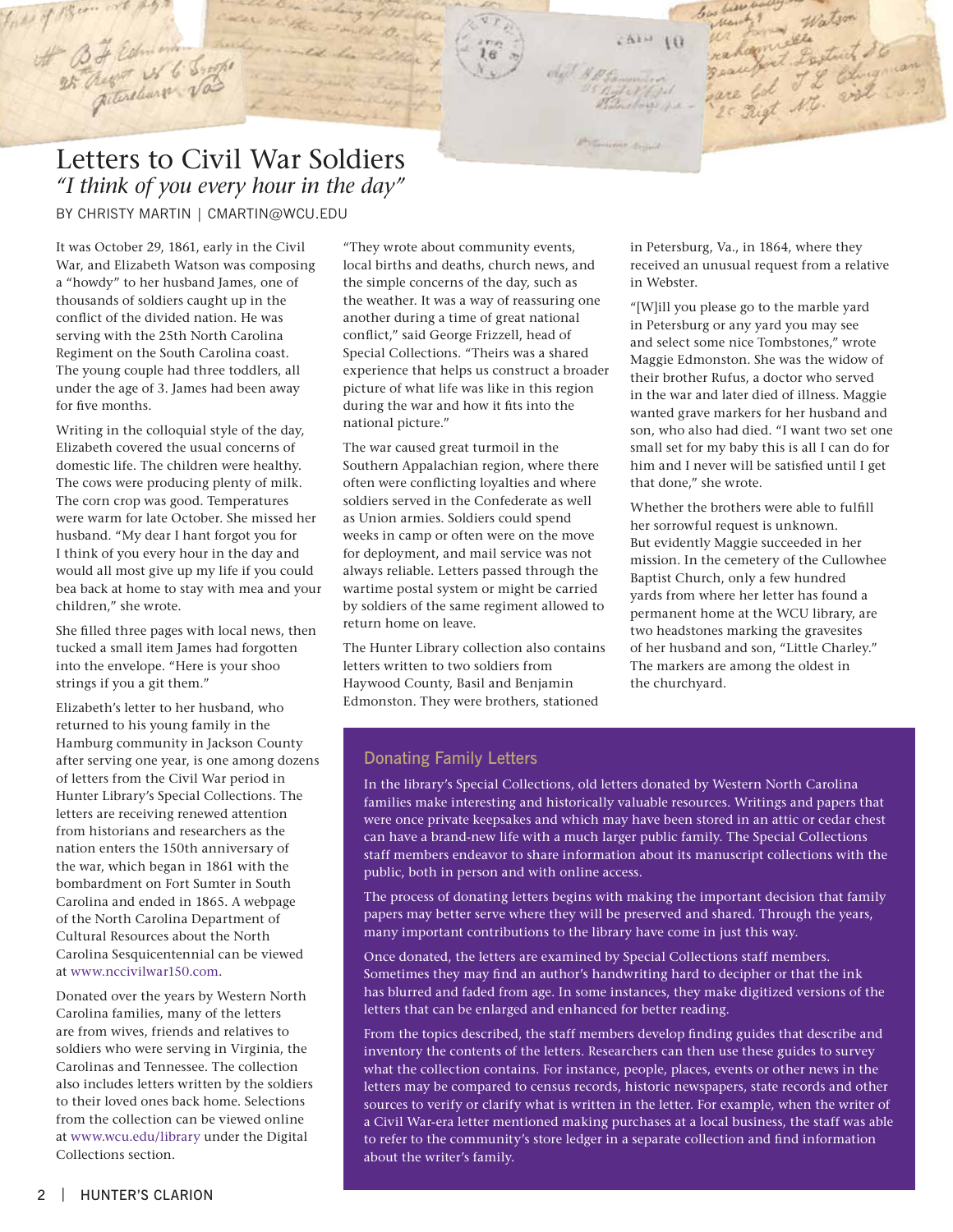# <span id="page-2-0"></span>Looking Back: Lost, Lapsed and Forgotten Campus Events

By GEORGE FRIZZELL | [FRIZZELLG@WCU.EDU](mailto:FRIZZELLG%40WCU.EDU?subject=)

Scattered through the *Catamount* yearbooks and *Western Carolinian* newspapers are articles, pictures and passing references to celebrations and events that have fallen by the wayside but that once enlivened campus life. They reveal student life at various levels and might be either solemn and structured or vivacious and more freespirited. Many of the occasions, although not all, incorporated a dance in the overall festivities.

One of the most popular and long-lasting celebrations was the annual May Day Festival, which was observed throughout the 1930s until the early 1970s to mark the arrival of springtime. May Day featured a May queen and her court of honor, replete – as one publication noted – with "coronation pageantry" and themed musical entertainment. In the 1950s the May queen and court were elected by the student body as early as November. Serene and structured, with rules governing elections, May Day programs often were held in the Woodland Stage, an area created by a natural amphitheater that is still seen today on campus between Moore Building and Madison Hall. A formal dance was associated with the event. Illustrative of May Day's importance in campus life was its prominent place in the student handbooks of the 1950s. May Day was not only listed among the major "Annual Events," along with Homecoming, but also garnered another two pages devoted to procedural matters on the election of the queen and court. The celebration was held in early May, before commencement exercises.

In a noticeably more rambunctious vein was Sadie Hawkins Day, during which students reversed the prevailing social norms of the day concerning dating. Sadie Hawkins Day received considerable attention in the *Western Carolinian*  throughout the 1950s. Based upon the popular comic strip "Li'l Abner" by Al Capp (1909-1979), the event typically was held in November and was often sponsored by the campus Women's Athletic Association. It encouraged participating women to "catch" a dance partner for the evening's event in a freewheeling afternoon footrace. The Nov. 14, 1953, issue of the *Western Carolinian*



*At top the 1948 May Queen Clara Padgett is presented during a ceremony at Woodland Stage. May Day*  festivities that year included a formal dance (bottom right). Photos from the Dr. Robert Mayo Failing Collection, *Hunter Library. At bottom left a photo of Sadie Hawkins Day from the 1951 Catamount yearbook.*

featured a front-page article devoted to Sadie Hawkins Day history, typical activities, and images of the cartoon strip characters. The dance was a costumed event with attendees often dressing as their favorite comic strip characters.

Also appearing in yearbooks and newspapers from the late 1940s through the 1950s were a host of annual dance events, such as the Halloween Dance (with an attendant harvest queen), New Year's Dance, and the Valentine Dance. Another event held for a few years in the late 1950s was the Mountaineer Ball. Prizes were awarded to attendees based on the best "old-timey" costume and the man judged to have the "best-looking beard."

Other dances arose from more impromptu occasions, such as the 1959 Beatnik Ball, which enjoined students to "abandon the shrouds of society for the mysticism of Beatland." Also in the late 1950s was a Blackbeard Ball with a coastal North Carolina pirate theme, apparently held in conjunction with a basketball game against the rival East Carolina College Buccaneers.

These events declined in popularity for a variety of reasons, such as changing social norms or new avenues of interaction, which today include Facebook and Twitter. For some people, such a perusal of bygone events may be reminiscing; for others, it may constitute historical research. Regardless, it can be fascinating and memorable.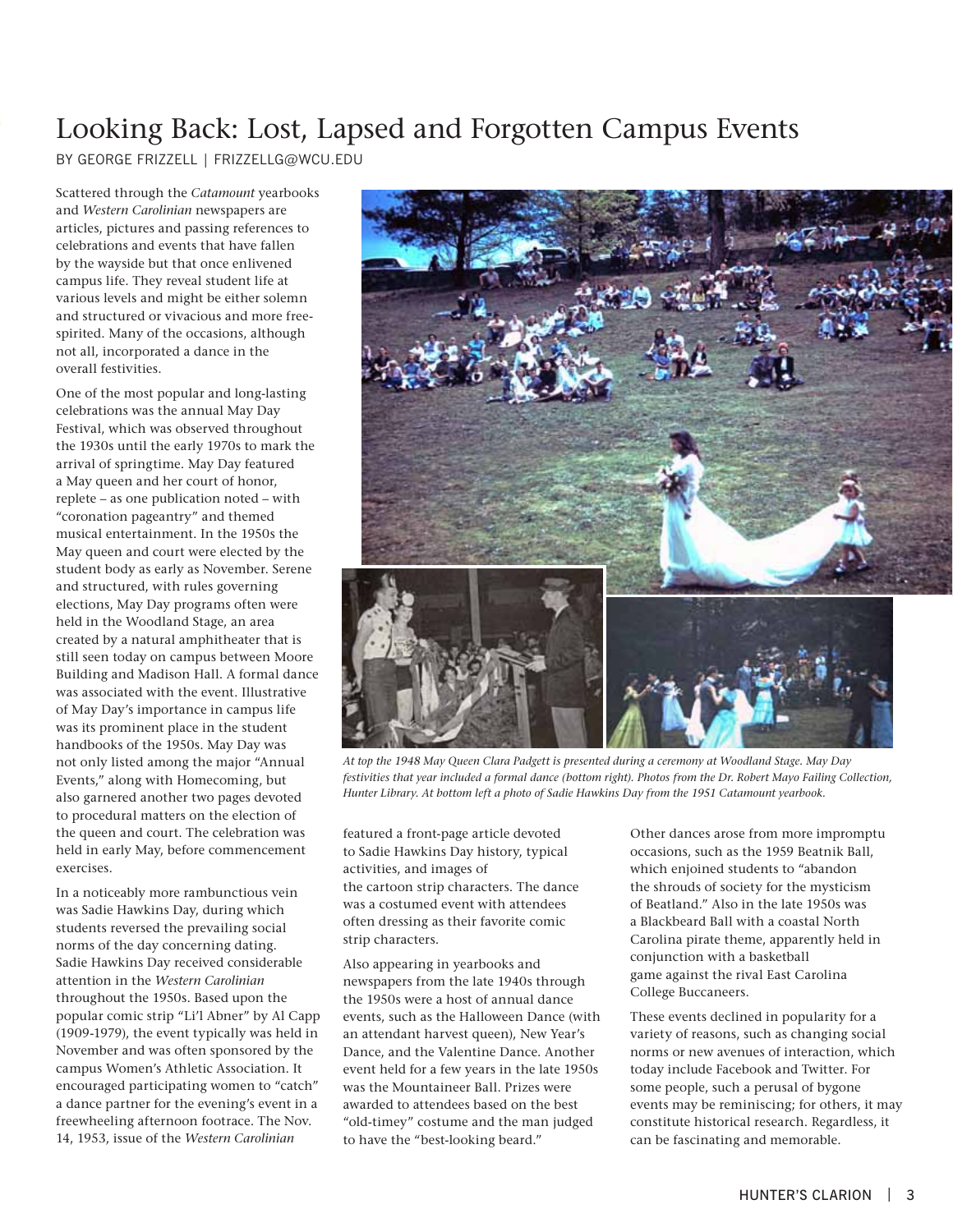<span id="page-3-0"></span>**Betsy Clementson,** research and instruction librarian and liaison to the College of Business, and **Ann Hallyburton,**  research and instruction librarian and liaison to the health professions, presented "Meet Them Where They Are" at the North Carolina Library Association's College and Instruction Section Conference in Lexington, N.C., in October 2010. Clementson also gave a talk on database selection at the Charleston, S.C., conference in November 2010. Clementson and **Elisabeth Leonard,**  associate dean of library services, were accepted to present at the Conference for Entrepreneurial Librarians to be held at Wake Forest University in March. They also will contribute a chapter on the innovative characteristics of business librarians to *The Entrepreneurial Librarian*, a book scheduled for publication this year. In addition, Clementson welcomed her new niece, Abby, born Nov. 9, 2010.

**Katy Ginanni,** collection development librarian, has twice edited (in addition to writing for) the *Serials Review* column "SR Visits." The column deals with excursions to interesting or unique libraries and collections containing serials. The column appearing in the June 2011 issue (volume 37, issue 2) was written by former Metadata Librarian **Anna Craft**. Craft visited the library at the Southern Highland Craft Guild. Library users will be able to read it via the subscription to the journal *Serials Review* through ScienceDirect.

**Tara Gleason,** circulation assistant supervisor, recently returned from maternity leave following the birth of her daughter



Ayla Holley Gleason on Aug. 10, 2010. In addition to her circulation duties, Gleason serves as part-time assistant to Hunter Library's business manager.

**Ann Hallyburton, Heidi Buchanan,**  head of research and instruction, and **Tim Carstens,** head of content and organization management, have had their article *Serving the Whole Person: Popular Materials in Academic Libraries* accepted for publication in the journal *Collection Building.*

**Bethany Ketting** is the newest member of the interlibrary loan department. She is assisting with lending and borrowing books for patrons and helping pilot a document delivery program. She is a WCU graduate who worked for three years in the circulation department.

**Jasmine Kimmel** has assisted the reference department this year as a research and instruction librarian. She has provided research services for library patrons, taught information literacy classes and created online learning tutorials. Kimmel has also worked as a reference and instruction librarian at UNC-Asheville. She is a graduate of Saint Louis University, where she earned her bachelor's degree in international studies with minors in Spanish and political science. She holds a master's degree in library and information science from Florida State University.

**Susan Metcalf**, research and instruction librarian and liaison to the social sciences, has been invited to return as the author for the "Criminology and Law Enforcement" section of the book *Magazines for Libraries*, now in its 20th edition.

**Bob Strauss**, cataloger, edited the recently published third volume of the collection *Erie Tales: Saturday Evening Ghosts*. Strauss has also been tapped to edit an upcoming fourth volume of the publication. Strauss has continued his work with horror literature by proofreading for Cemetery Dance Publications and several individual authors.

**Alessia Zanin-Yost**, research and instruction librarian and liaison to the visual and performing arts, is involved with the Association of Colleges and Research Libraries Image Resources Committee, which is developing the National Visual Literacy Competency Standards for Higher Education. For the next two years, Zanin-Yost will work with the ACRL Arts Strategic Planning Committee in aligning the committee's strategic plan with that of ACRL. Locally, she has been elected secretary of the Arts Librarians of North American Southeast chapter for the next three years.

Zanin-Yost also published the article "Library 2.0: Blogs, Wikis, and RSS to Serve the Library" in the journal *Library Philosophy and Practice*. This article is an English

translation of the same article published in 2009 in the Italian journal *AIB Notizie*. Her article has already had a tremendous impact with the Italian library community and has been cited widely. Most notably, the article was cited by the Italian Senate in a piece discussing the use of blogs to facilitate communication. Zanin-Yost published the chapter "Liaison for the Visual Arts: Responding to the Needs of Diverse Demands" in *The Handbook of Art and Design Librarianship*. Her other chapter, "Seeing is Learning: The Synergy of Visual Literacy" in the book *Observe, Reflect, Act: A Primer on Applied Qualitative Research for Librarians* is due to be published soon.

Zanin-Yost also presented with **Elisabeth Leonard** at the ARLIS/SE annual conference held in Georgia. Their presentation, "Roundup in the Library: A Design Competition" focused on how the academic library can become a catalyst to foster collaboration with faculty and students.

#### Meet our New Electronic Resources Librarian

Kristin Calvert, the library's new electronic resources librarian, began her job March 1. She will be responsible for setting up, managing and resolving problems with electronic information resources, including e-journals and databases. Calvert comes to WCU from Saint Anselm College in New Hampshire, where she served in the position of head of periodicals. She also has worked at Yankee Book Peddler, a major academic book vendor, and the University of California's Northern Regional Library Facility. She holds a bachelor of arts in political science from the University of California, Berkeley, and a master's in library and information science from the University of Rhode Island.

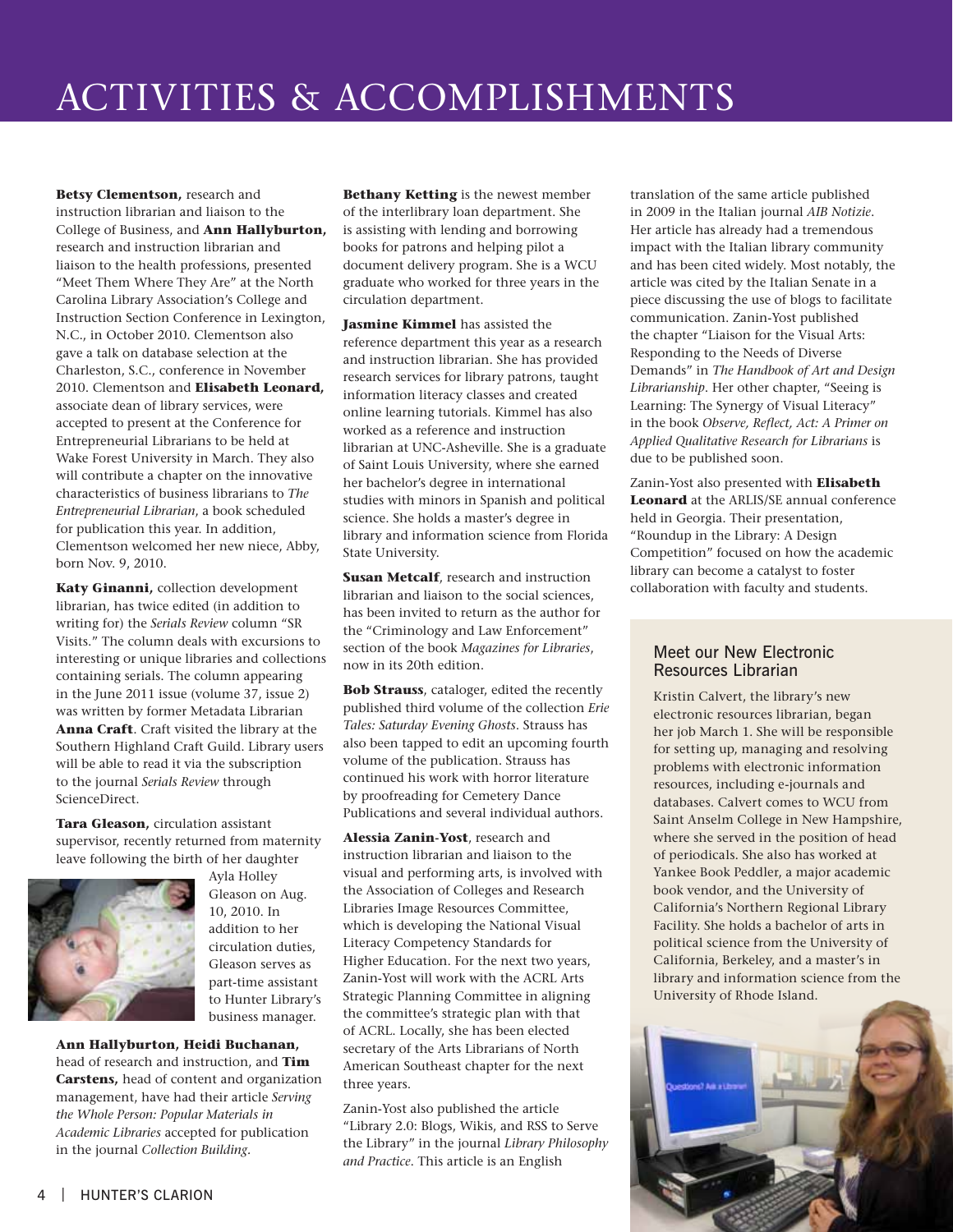#### Peter Johnson, Head of Access Services

Peter Johnson of Hiawassee, Ga., has been named head of access services. He will have responsibility for the circulation desks, interlibrary loan and document delivery services and the Curriculum Materials Center of the library.



Johnson comes to the WCU library after five years as regional technology librarian for the Mountain Regional Library System of Young Harris, Ga. The library system serves three counties through four branch locations. He was on the staff of the Chapel Hill Public Library for 11 years and supervised the circulation department there for six years.

He is a graduate of the University of Tennessee at Knoxville and earned his master's degree in linguistics from the University of North Carolina at Chapel Hill. He was awarded a master of library science in 2004 from North Carolina Central University in Durham.

#### Mark Stoffan, Head of Digital, Access and Technology Services

Mark Stoffan has joined the library as head of digital, access and technology services. He comes to WCU from The Florida State University in Tallahassee, where he was associate director for library technology at Strozier Library for the past three years. Prior to that he was director of technical services and technology at the University of Arkansas at Little Rock. He also held faculty and technical support positions at the libraries of Appalachian State University and the University of North Carolina at Asheville, and was an assistant librarian at Bangor Theological Seminary in Maine. From 2003 until 2007 he served as the network librarian for the Western North Carolina Library Network, the collaboration among the UNC-Asheville, Appalachian State University and WCU libraries to share books and other materials through the delivery system known as ABC Express.



Stoffan earned his bachelor's degree at the University of Maine, master of arts in American and New England studies at the University of Southern Maine and master of library and information science at the University of South Carolina. He has published a number of articles and reviews in professional journals, including *College and Research Libraries News* and others. He is a member of national organizations including the American Library Association, Association of College and Research Libraries, Library Administration and Management Association and the Libraries and Information Technology Association, where he served as chair of the heads of library technology interest group.



#### Carstens Leads COM Department

Timothy Carstens has been promoted to head of the content and organization management department of the library. The department is responsible for cataloging and metadata, collection development, acquisitions, electronic resource management and serials and consists of 16 employees.

Originally from East Brunswick, N.J., Carstens has been a member of the library faculty for 21 years. He came to WCU from the D.H. Hill Library at N.C. State University in Raleigh, where he was assistant catalog librarian. He earned his bachelor's degree at Colby College and the master's of library science at Rutgers University. He has published widely in professional journals, including *Library Resources and Technical Services, College and Research Libraries* and *Technical Services Quarterly*. He has served on several committees of the Western North Carolina Library Network, including secretary, vice chair and chair of the Technical Services Committee. He has been a member of the American Library Association since 1983 and has served on a number of committees within that organization.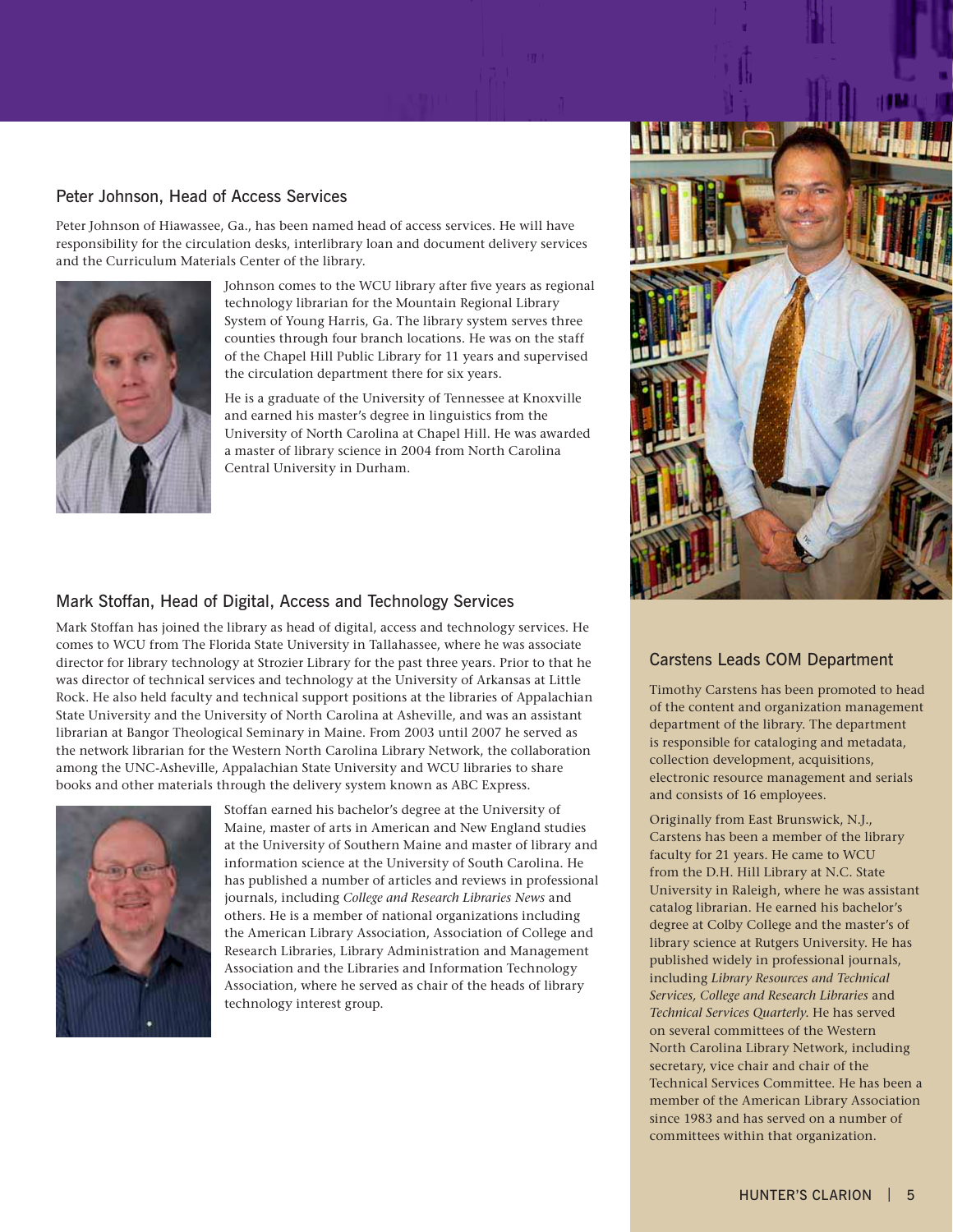### <span id="page-5-0"></span>Nancy Newsome Retires

Nancy Newsome, head of serials and collection development, retired in December after a career of 33 years in higher education, including 15 at Hunter Library.

A native of Columbus, Georgia, Newsome came to WCU in the spring of 1995 from the J. Murrey Atkins Library at the University of North Carolina at Charlotte. She was on the staff there for several years, having started as a student assistant working on her bachelor's degree in English. While there, her interest in libraries blossomed, and she began work on her master's of library science degree, earned at the University of North Carolina at Greensboro. At the time she accepted the offer to join Hunter Library, she was head of the serials acquisitions department at the UNC-Charlotte library.

At Hunter, Newsome was largely responsible for developing and overseeing a major collection of monographic volumes, academic journals, music and video series and electronic databases. She was instrumental in the rapid growth in recent years of the library's electronic database holdings used by students and faculty for research. Newsome also consulted with faculty members in order to acquire relevant materials in their disciplines for the library collection.

She has been active for many years in the North American Serials Interest Group American, an international professional organization. On campus she served on the Faculty Senate and a number of university committees, including the Committee on Nominations, Elections, Councils and Committees; and the Council on Faculty Affairs.

Chancellor John Bardo has awarded emeritus status to Newsome. She holds the title professor emeritus of collection development and resource management. "This is the highest honorific status awarded to retiring faculty and we all know how richly deserved it is," said Dana Sally, dean of library services.

Newsome and her husband, Linwood, a retired Haywood County elementary school teacher, live in Whittier. They have three sons and seven grandchildren.



*Kindra*

### Two Seniors Honored as Outstanding Student Workers

Teresa Moery and Kindra Foy have been chosen outstanding student workers for 2011 at the library.

Teresa is an elementary education major from Asheville, N.C. After graduating from WCU this spring, she plans to pursue a career in teaching and begin work on her master's degree in school psychology. At the library, she has worked in the Curriculum Materials Center since August 2009, helping to process new books, assist patrons, check materials in and out, perform shelf maintenance and prepare displays. "Teresa is excited about what she's doing and has what it takes to be a great teacher," said Shirley Beck of the library's CMC staff.

Kindra is an environmental science major from Albuquerque, N.M. After graduating from WCU in May, she wants to become an environmental impact assessor. She has worked in the circulation department for three years, helped with shelving, shelf maintenance, organizing, shifting and assisting patrons at the circulation desk. "Kindra always has a smile for everyone and is cheerful and resourceful in her projects," said Shirley Finegan of the library's circulation department.

Beck and Finegan are co-chairs of the committee composed of library staff members who supervise student assistants.

# Collins Named Hunter Scholar for 2011-12

Todd Collins, assistant professor in the Department of Political Science and Public Affairs, has been named Hunter Scholar for 2011-12.

Collins earned his doctorate from the University of Georgia and his JD degree from the University of North Carolina at Chapel Hill. His research has appeared in both political science journals and law reviews. His research and teaching focus on the judicial process, constitutional law and judicial behavior. He also serves as the prelaw adviser for his department.

Collins' Hunter Scholar project will examine variations in newspaper coverage of the Supreme Court. One of his goals is to create a unique measure of issue salience that may be used by scholars in quantitative studies of judicial behavior.

As media coverage is influential in fostering an informed citizenry, this project also has normative implications as the quality and quantity of case coverage may influence both knowledge and public opinion of the Supreme Court.

The Hunter Scholar award, now in its 23rd year, provides time, a place and special resources to support focused research and noteworthy scholarship by WCU faculty members. The winner receives a reduction in teaching load and the assistance of a graduate student for the academic year, and a \$400 stipend. Use of a study room on the library's ground floor also is provided. Graduate School and Research, Educational Outreach, the Office of the Provost and Hunter Library jointly sponsor the award.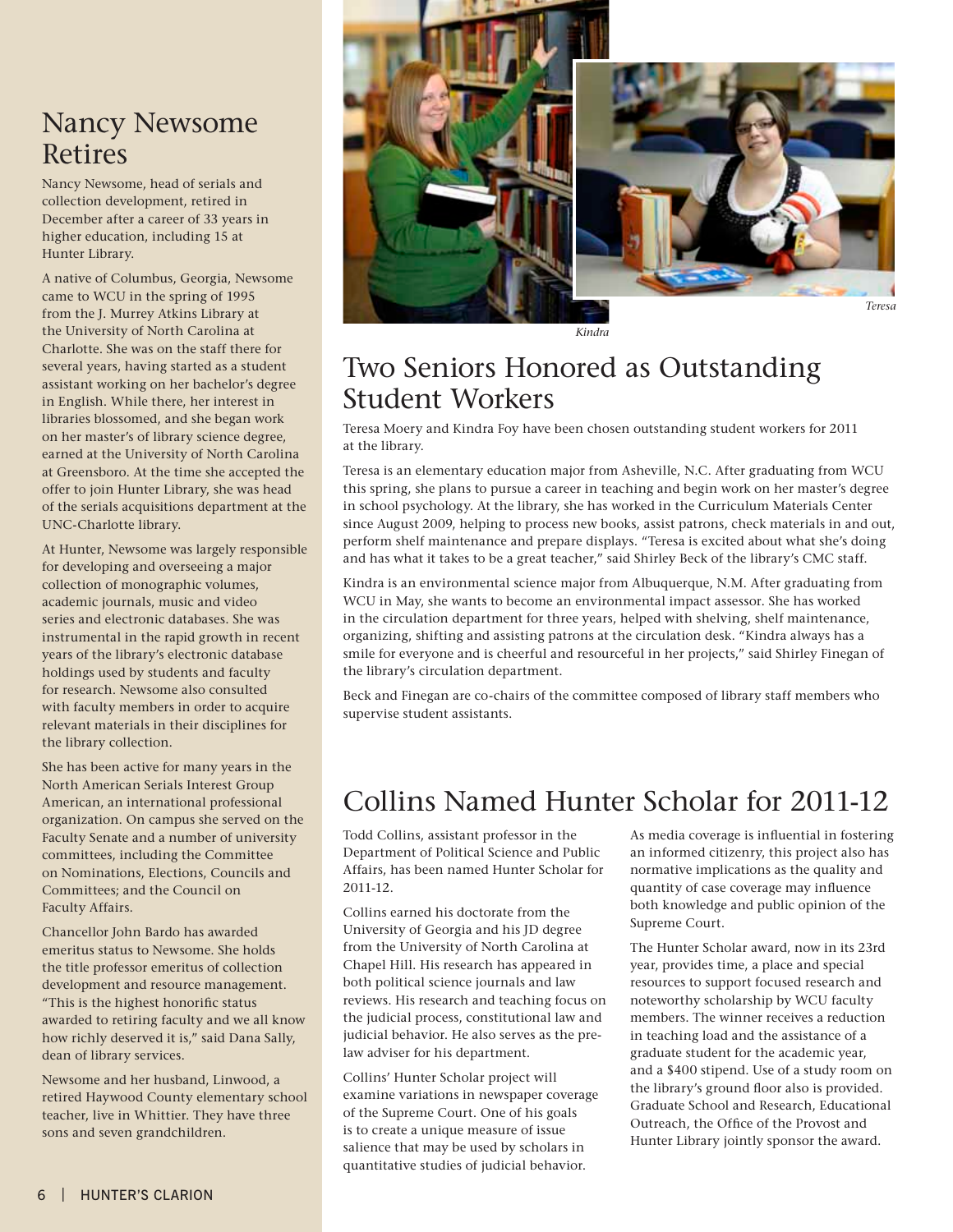<span id="page-6-0"></span>

### On Exhibit

When you come to the library for study, research or pleasure reading, be sure to enjoy two exhibits that celebrate the creative contributions of WCU faculty members. Currently on display on the second floor is the Phyllis Jarvinen exhibit "Local Watershed." Jarvinen is an adjunct art instructor at WCU and local artist whose drawings and paintings feature local landscapes, including many rivers and streams, with titles that indicate the geographic coordinates of the location. She earned her master's degree in fine arts from WCU in 2010. A special exhibit on the ground floor features the Smoky Mountain Brass Quintet and its latest trip to China. Patrons can learn about these musicians and listen to their performances at this exhibit, titled "Cultural Ambassadors: Building International Relationships through Music." Both exhibits will run through December.

### Museums Find Online Resource in Craft Revival Project

Museums, libraries and folk art institutes are finding the Craft Revival digital archive online and asking to use its content in their own educational outreach projects. In recent months, requests for digitized images of historic photographs that appear on the website have come from several organizations in North Carolina and others as far away as Oklahoma and South Dakota.

Using writings, photographs and other content, the Craft Revival website and digital archive documents the story of an historic effort of the 1890s to the 1940s to revive the handcraft movement in the North Carolina mountains. The website can be viewed at [www.wcu.edu/craftrevival.](www.wcu.edu/craftrevival)

The Tryon Palace Historic Sites and Gardens of New Bern, North Carolina Museum of History of Raleigh, North Carolina Folklife Institute of Durham, Cherokee Nation of Tahlequah, Oklahoma, and South Dakota Art Museum in Brookings are among the organizations that recently asked permission to use Craft Revival content in their publications, exhibits and on their websites.

The Craft Revival project, which began in 2005, is a collaboration among the John C. Campbell Folk School, Penland School of Crafts, WCU's Mountain Heritage Center, Southern Highland Craft Guild and Hunter Library.

### Library Remodeling Opens New Doors, Java City Expands

A remodeling project has created another entrance to the library, as well as new spaces for students, faculty and staff members. Now, in addition to the main entrance and the entrance on the ground floor by the Technology Commons Service Desk, patrons can enter the library through Java City, passing through a furnished and spacious lounge – good space for study, collaboration or relaxation. By the end of spring semester, there also will be two film-viewing rooms in this space. These rooms, complete with surround sound and big-screen TVs, will be available for courserelated film screenings and will be reserved through the circulation department.



#### **Before and After**

*Java City at the library has expanded its size and menu in its new location on the main floor. The space, formerly occupied by a snack area with chairs, tables and vending machines, was gutted for the renovation in fall 2010.*





**Enter!** *Patrons can enter the library directly from Java City now. Until recently, the glass doorway at the front walkway was the only entrance.*